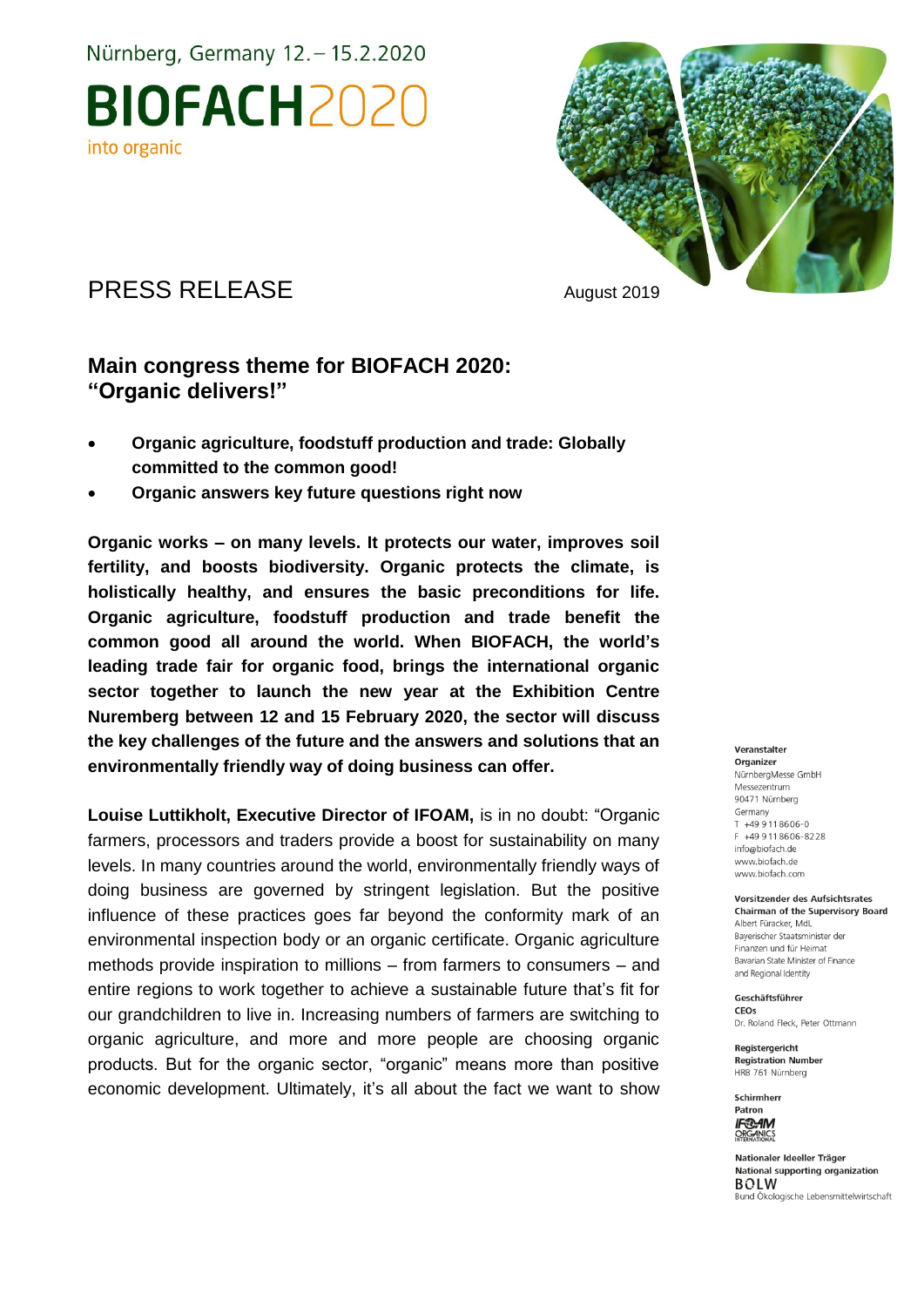Nürnberg, Germany 12. - 15.2.2020 **BIOFACH2020** into organic



our environment, water, soil, biodiversity, climate and growers the respect they deserve. That's what we want to emphasise with the main congress theme for BIOFACH 2020."

**Prince Felix of Löwenstein, Chairman of the German Federation of Organic Food Producers (BÖLW)**, adds: "Organic agriculture and foodstuff production have a direct impact on all living things, from the smallest microbes in the soil and the animals on our farms to human health and wellbeing. Organic firms all around the world are already showing that it pays to deal carefully with our natural resources. The economy and ecology are not mutually exclusive. On a larger scale we can see that organic plays an important role that enables us in turn to achieve many important goals – on all levels: the Sustainable Development Goals (SDG) set by the UN, and also the environmental, climate and animal protection goals set by Germany and the EU."

**Scientific studies show that organic already offers solutions for the key challenges of the future. This was confirmed recently in the world's largest overview study by the Thünen Institute, a Federal research institute in Germany, which concluded as follows:** 

- **Organic farming protects water**: Organic farming reduces nitrogen input by a median 28 percent. In 71 percent of cases, organic farming performed better for critical substance discharge (nitrogen, pesticides).
- **Organic farming keeps the soil fertile and builds up new fertile soil**: Soil fertility benefits from organic farming. The abundance and biomass of earthworm populations are, respectively, 78 percent and 94 percent higher.
- **Organic farming promotes biodiversity**: Organic farming has positive effects on biodiversity. Overall, organically managed soils have 34 percent more biodiversity. The number of species of flora on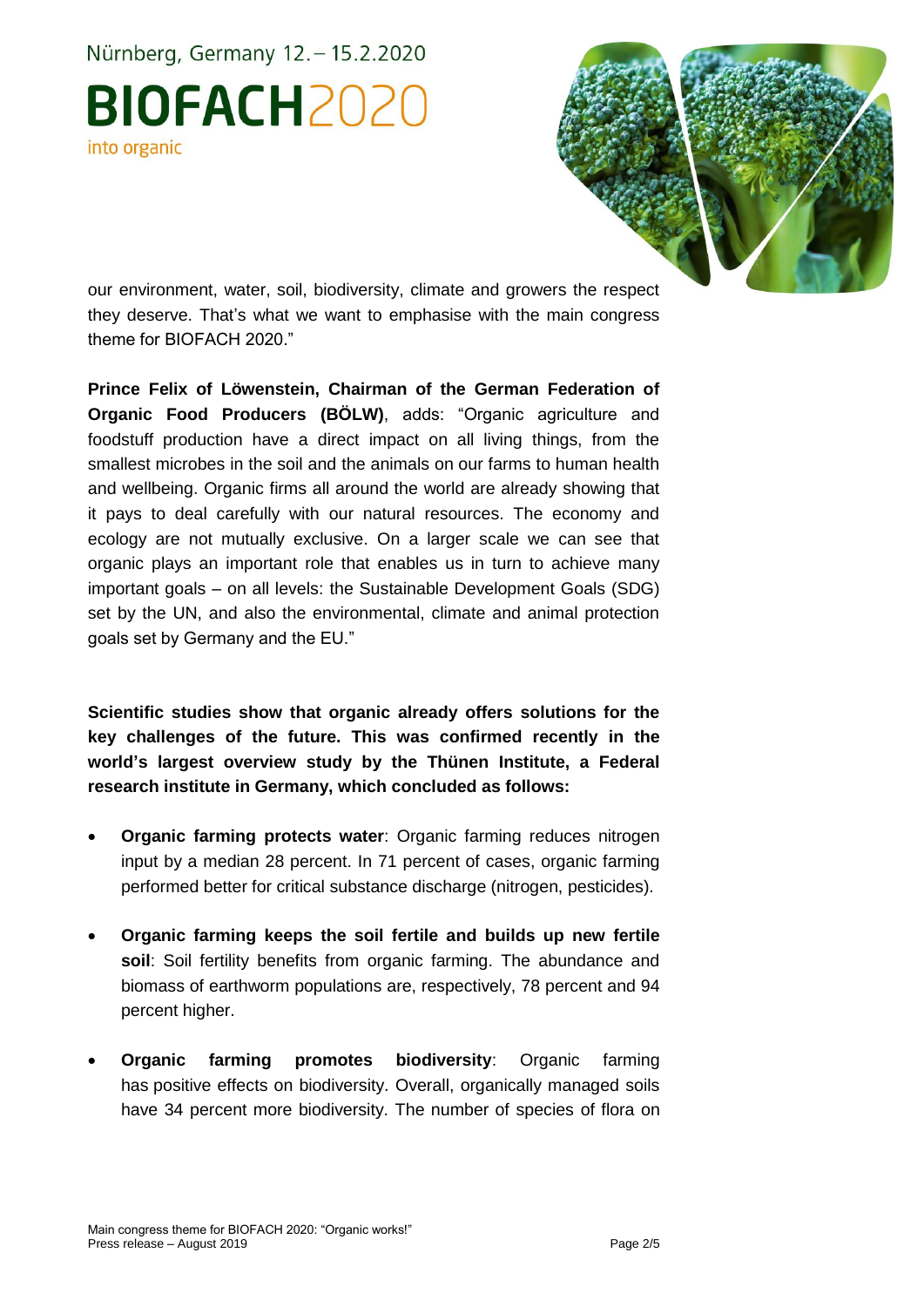Nürnberg, Germany 12. - 15.2.2020

**BIOFACH2020** into organic



arable land is as much as 95 percent higher under organic management. For birds, the increase in field species was 35 percent.

- **Organic farming supports the fight against climate change**: On average, organically managed soils have a 10 percent higher organic carbon content and a higher annual carbon sequestration rate of 256 kg C/ha.
- **Organic farming protects health:** Organic farming ensures that harmful substances are kept out of natural systems and do not reach humans. Processing organic products uses no harmful additives. And customers who turn to organics also tend to prefer freshly prepared meals to convenience foods, and also eat less meat.
- **Organic farming generates income for whole families:** Organic farming provides a reliable source of income for people in rural areas. This gives a boost to rural areas and curbs urban drift. Organic agriculture thus plays a central role in sustainable development.

According to industry experts, these examples show that an "environmental footprint" involves much more than just economic success. **Prince Felix of Löwenstein, BÖLW**: "These scientific insights show that organic represents a forward-looking economic system in which prices reflect environmental reality and food production is managed fairly and sustainably. Every hectare of organic land and every organic foodstuff is already making a contribution to a sustainable future for our planet. Organic farming is the way for us to really effectively transform our foodstuff production."

**Louise Luttikholt, IFOAM**: "It may be the case that we do not yet know exactly what our food systems will be like in the future. But we can draw on the experiences of millions of organic farmers, processing businesses and traders around the world and extrapolate from the innovations being made in organic farming. What we absolutely need and what is actually possible will quickly become clear at that point: sustainable foodstuff production that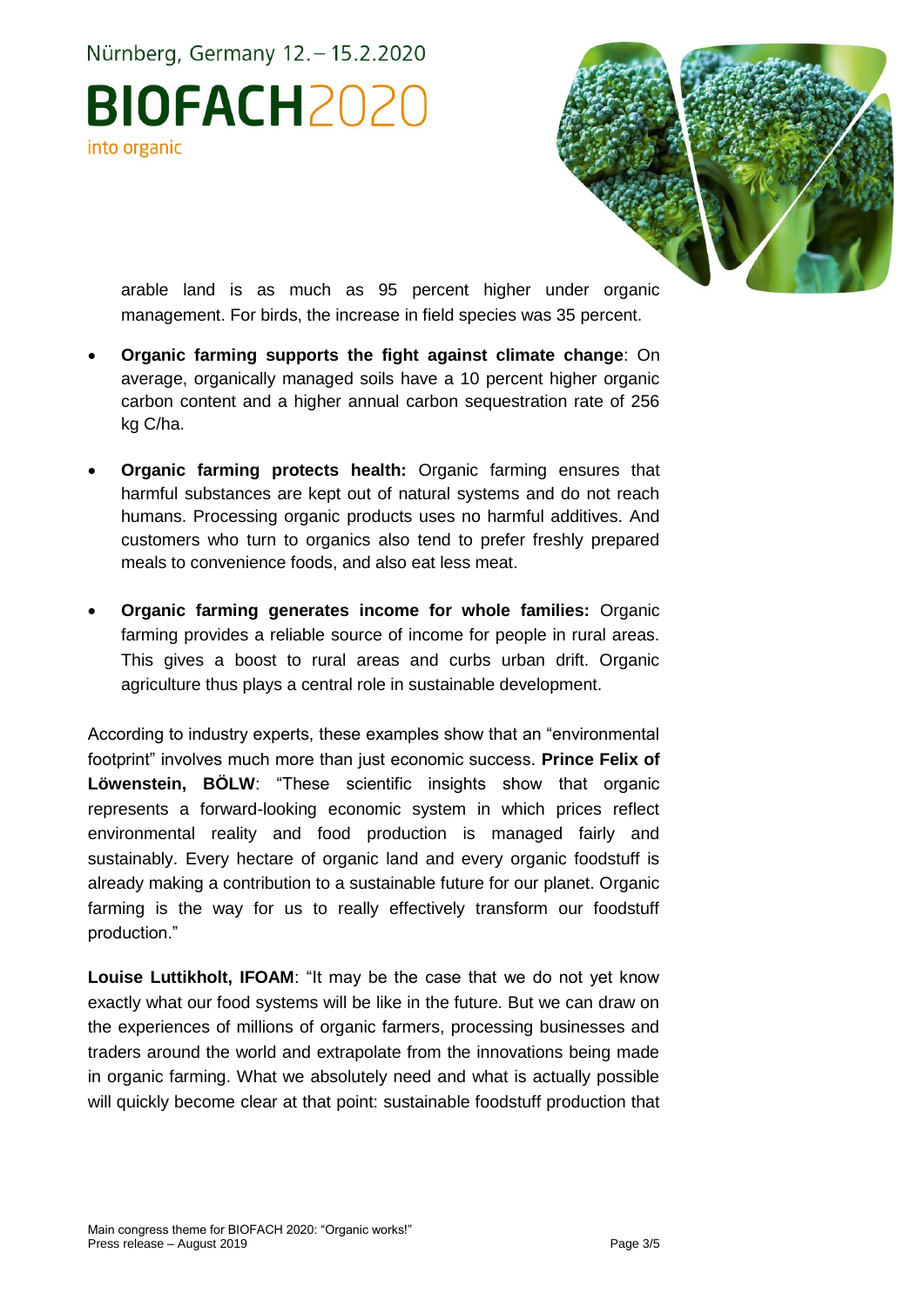# Nürnberg, Germany 12. - 15.2.2020 **BIOFACH2020** into organic



does not exceed the limits of what the planet can support, and is embedded in our local communities. Foodstuff production that looks after the environment and provides people with a livelihood at the same time! For us it is important that customers, producers and politicians view the transformation of our eating culture as an opportunity. We must therefore seize it with both hands. Only when we really understand the huge benefits that organic offers will we be able to provide systemic answers, engage in meaningful discussion and give the transformation wings. Within the organic sector, we are also aware of the need to constantly refine organics, invest more in research and training for skilled workers, and commit at a political level to speed up the transformation process."

Every year, the main congress theme for BIOFACH is determined by the international patron of BIOFACH, IFOAM – Organics International; the national honorary sponsor, Bund Ökologische Lebensmittelwirtschaft (the German Federation of Organic Food Producers, BÖLW); and the world's leading trade fair for organic food.

#### **Questions of future interest the BIOFACH Congress is focusing on:**

- What are the positive effects of organic farming, and what is its contribution toward maintaining biodiversity? How does organic farming affect CO<sub>2</sub> content and biodiversity? What scientific insights are available in this regard?
- How can policy-makers encourage the transformation of farming and our eating culture, and which policy and communication strategies are the best?
- How does organic farming contribute to the global fight against hunger and climate change, or desert expansion?
- What does organic achieve for the common good? How can the environment and the economy be combined sustainably? How do poorer regions, for example, benefit from organic farming?